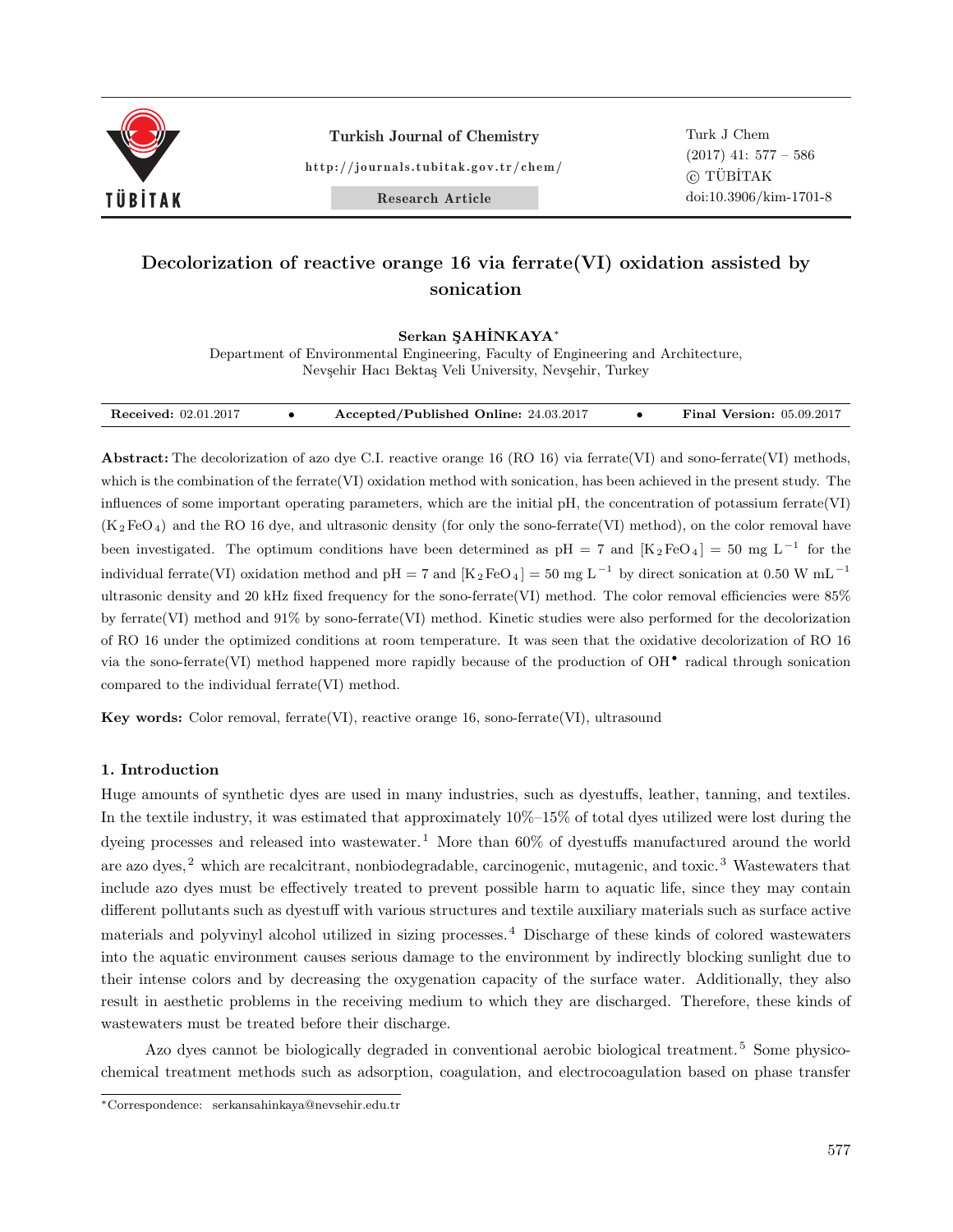also cannot decompose the dyestuff in the wastewaters. For these reasons, chemical oxidation methods have attracted much attention in recent years. In the literature, there are studies on the degradation of azo dyes by different oxidation methods such as conventional oxidation, the Fenton process, ozonation, ultraviolet light  $(UV)$ -H<sub>2</sub>O<sub>2</sub>, sonication, and advanced oxidation via ferrate(VI) due to their strong oxidation abilities. In the conventional oxidation of pollutants in waters and wastewaters, potassium permanganate is usually utilized as an effective oxidizing agent; however, its major disadvantage is that it is expensive. The Fenton process is a simple and very effective advanced oxidation method, and its reaction byproducts are nontoxic. Thus, the Fenton process can be a good alternative in removing pollutants mainly in soluble form in wastewaters, but it has two important disadvantages limiting its usage: 1) the Fenton process is a pH-dependent redox process that requires a strong acidic medium for an effective treatment; 2) as a result of treatment via the Fenton process, a significant amount of chemical sludge (which may also contain heavy metals and nonoxidized pollutants) is produced as a product, based on the amount and type of catalyst iron used in the process. <sup>6</sup> Ozonation, UV- $H_2O_2$ , and sonication are ecofriendly and effective oxidation processes. However, they need a large amount of electrical energy for effective removal of pollutants from wastewaters and thus their operating cost may be very high. When compared with other treatment alternatives, the capital costs of these processes, depending on the load and kind of pollutants and the flow rate to be treated, may also be too high. On the other hand, potassium ferrate(VI) has been investigated to remove various pollutants from waters and wastewaters in the last decade. It is found to be a strong oxidant in a wide pH range and an environmentally friendly oxidant with nontoxic byproducts (Fe(III)).<sup>7</sup> Ferrate(VI) is a dual-function chemical reagent with excellent oxidation and coagulation ability. <sup>8</sup>*,*<sup>9</sup> With these advantages, it is attracting growing attention as an emerging water and wastewater treatment method, but there are only a few studies on color removal via ferrate(VI). Li et al.  $9$  investigated the oxidative color removal of azo dye orange II by potassium ferrate(VI) and potassium permanganate. In their comparative study, it was found that potassium ferrate  $(VI)$  is a more powerful oxidizing agent than potassium permanganate. In a similar study, Han et al.<sup>10</sup> studied the effects of anions (which can be found in textile wastewaters) on the oxidative color removal of azo dye reactive brilliant red X-3B using potassium ferrate(VI) and potassium permanganate reagents. They proved that Cl<sup>-</sup>, SO<sub>4</sub><sup>3-</sup>, and NO<sup>3−</sup> anions improved the decolorization reactions, while  $CO_3^{-2}$  and  $PO_4^{-3}$  anions inhibited them notably. In addition, Han et al.<sup>10</sup> also showed that potassium ferrate(VI) is a more effective reagent at pH 4–9 than potassium permanganate, similar to the results of the study by Li et al.  $9$ 

Sonication has also received increasing attention in recent years, particularly in the removal of toxic and hazardous compounds from contaminated water. Sonication is a method comprising the application of highpower ultrasonic irradiation onto the liquid medium. Its natural result is the formation of acoustic cavitation in the reaction medium. Acoustic cavitation is the sonochemical formation of microsized bubbles in the liquid medium and the collapse of these bubbles in microseconds.<sup>11</sup> Extraordinary conditions, namely hot spots of 5000 K and pressure of nearly 1000 bar, have occurred during the collapse of cavitation bubbles.<sup>12</sup> As a result of these extreme conditions, acoustic cavitation has two main mechanisms for the removal of pollutants in the solutions: 1) the production of strong free oxidizing radicals such as  $OH^{\bullet}$ ,  $O^{\bullet}$ ,  $N^{\bullet}$ , and  $H^{\bullet}$ ; and 2) thermal decomposition of volatile hydrophobic compounds in the bubbles.<sup>13</sup> Therefore, sonication, as an innovative advanced oxidation method, has been experienced by combining it with the Fenton process and ozone and hydrogen peroxide in order to improve the removal of different pollutants in contaminated waters. Although color removal from solutions using chemical oxidation via potassium ferrate(VI) and sonication individually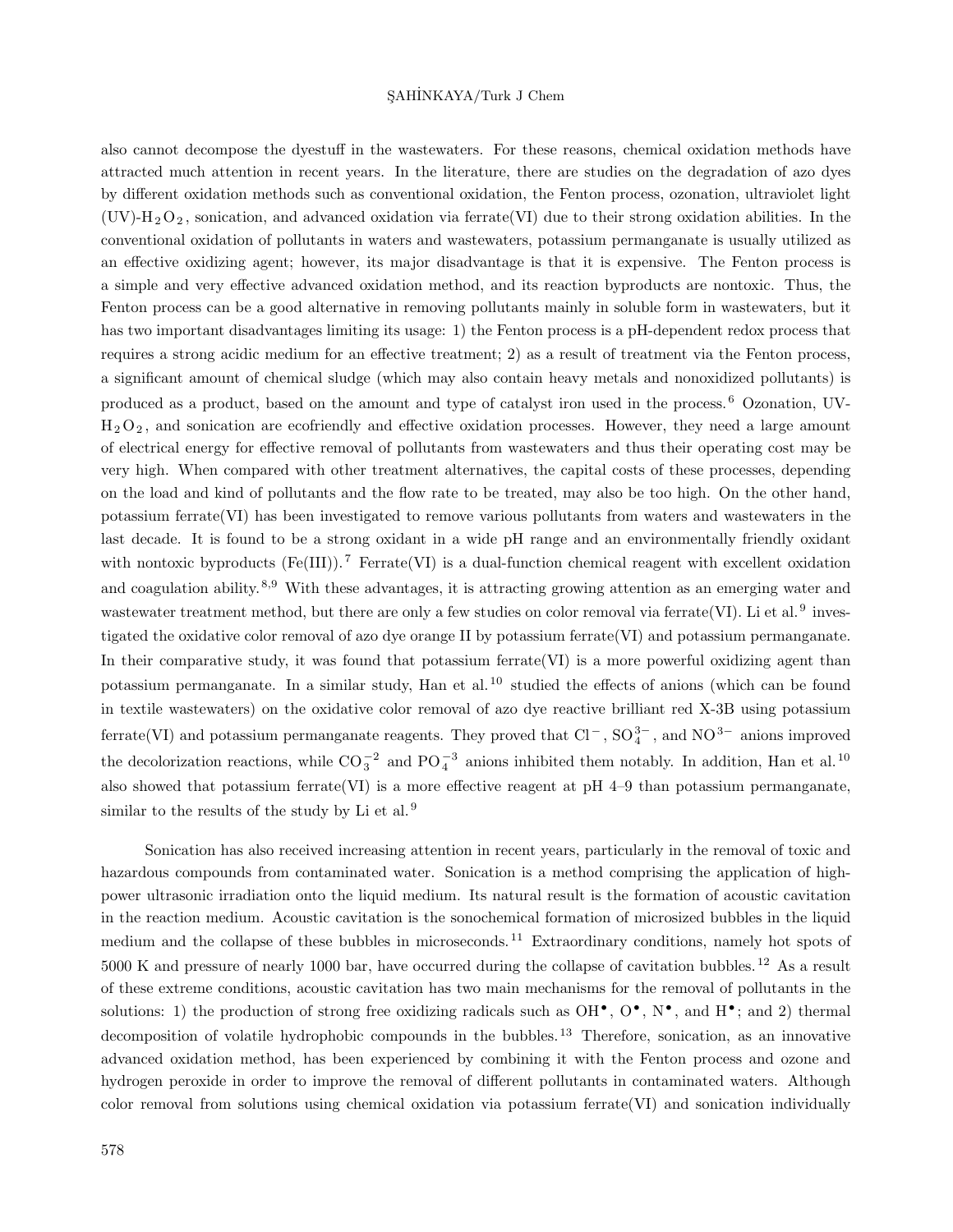has been investigated under different conditions, improvement of the oxidation ability of potassium ferrate(VI) assisted by sonication (referred to as "sono-ferrate(VI)") has not been studied in the literature. Therefore, the main aim of this study was to compare the individual and combined efficiencies of potassium ferrate  $(VI)$ oxidation and sonication with a fixed low ultrasonic frequency (20 kHz) for color removal from azo reactive orange 16 (RO 16) dye solutions. The influences of operating parameters such as initial pH,  $K_2FeO_4$  dosage, RO 16 concentration, and sonication density (W mL<sup>-1</sup>) were investigated experimentally. In addition, kinetic analyses for color removal by both ferrate(VI) and sono-ferrate(VI) oxidation methods were performed in this study.

#### **2. Results and discussion**

## **2.1. Effect of initial pH on color removal**

The initial pH of the reaction medium has an influence on color removal efficiency via ferrate(VI) due to its role in determining both the reactivity and stability of ferrate(VI), and by affecting the molecular structure of dyestuff. <sup>9</sup>*,*10*,*<sup>14</sup> Hence, the effects of initial pH on color removal via ferrate(VI) and sono-ferrate(VI) methods were first tested in the pH range of 2–10. The experimental results of both methods are illustrated in Figure 1. The optimization experiments of initial pH were conducted by using an initial  $K_2FeO_4$  concentration of 100 mg L*−*<sup>1</sup> for both methods, as summarized in Table 1.



Figure 1. Effect of initial pH on color removal via ferrate(VI) and sono-ferrate(VI) methods.

As shown in Figure 1, maximum decolorization efficiency was obtained at pH 4 with both methods at the end of a 1-h oxidation period. At pH 4, decolorization of RO 16 was obtained by potassium ferrate at a rate of 66%, whereas it was obtained at a rate of 74% via the sono-ferrate oxidation method. Since the oxidizing power of the ferrate(VI) ions is higher in acidic media, <sup>15</sup>*,*<sup>16</sup> efficiency of decolorization decreased with increasing pH from 4 to 9 at a negligible level. However, at pH of *≤*3 and pH 10, decolorization efficiencies significantly decreased. At pH 2 and 3, 45% and 54% decolorization efficiencies were obtained with ferrate(VI) oxidation, respectively, while decolorization efficiencies were  $51\%$  and  $61\%$  via the sono-ferrate(VI) method, respectively. The reason for this result was that although ferrate(VI) was very strong as an oxidant at pH levels *<*6, it had a highly unstable character that resulted in self-decomposition with the production of Fe(III) and oxygen. <sup>9</sup>*,*<sup>10</sup> At pH 10, on the other hand, decolorization efficiency was 45% by ferrate(VI) oxidation while it decreased to 50% with sono-ferrate(VI). The reason why these efficiencies decreased this much at pH 10 was that ferrate was chemically more stable at pH *>*9 and thus had lower oxidant capacity. <sup>10</sup>*,*<sup>14</sup> In other respects, as can be seen in Figure 1, the color removal efficiency of the sono-ferrate(VI) method was higher by as much as  $4\%-9\%$ compared to the individual ferrate(VI) method, because hydroxyl radical (OH*•* ), known as the second strongest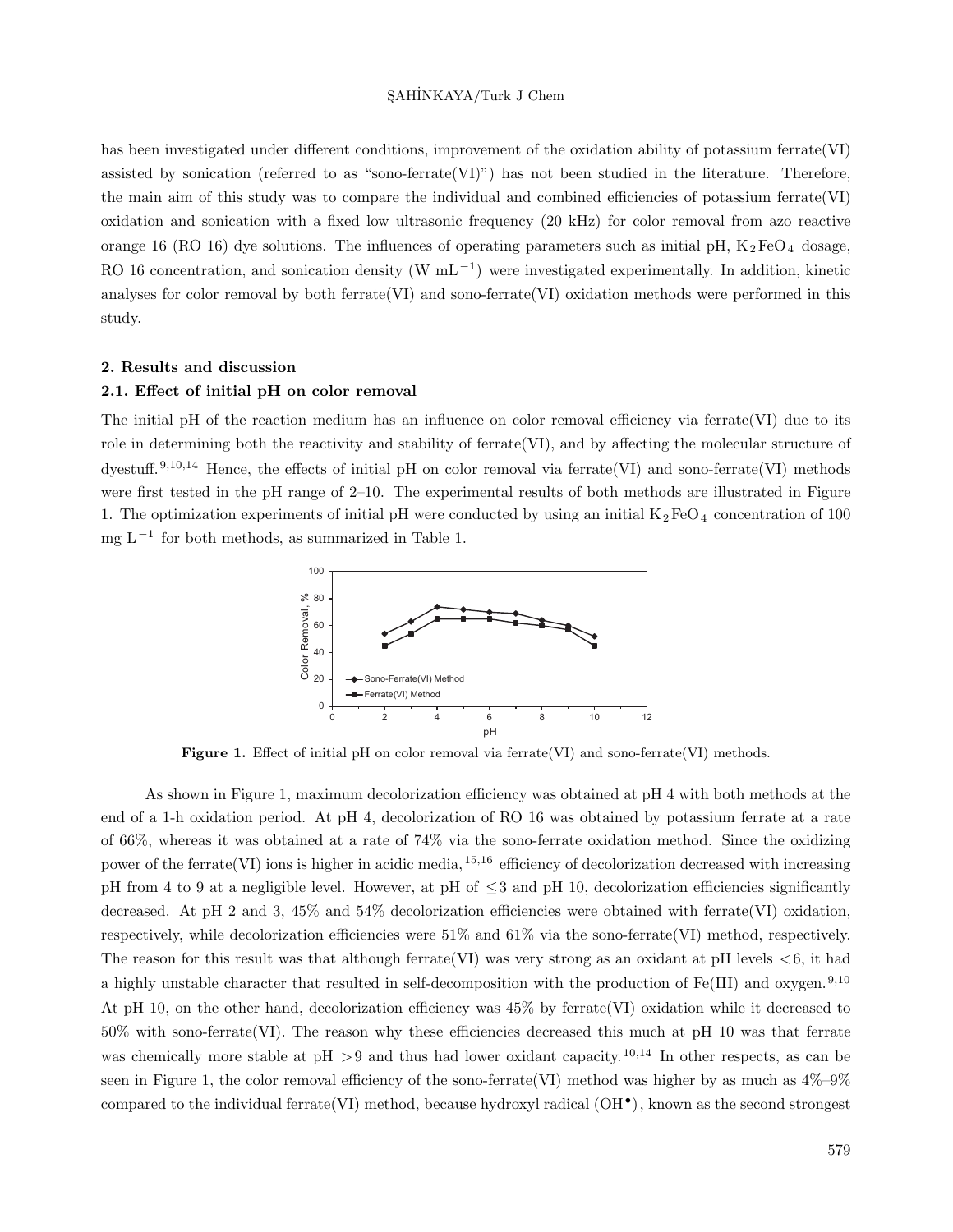|                                                                                      | Reaction conditions                |                                                                                               |                                                                                                                                                                              |  |  |
|--------------------------------------------------------------------------------------|------------------------------------|-----------------------------------------------------------------------------------------------|------------------------------------------------------------------------------------------------------------------------------------------------------------------------------|--|--|
| Affecting factors                                                                    | Ranges                             | Other conditions for individual<br>ferrate(VI) method                                         | Other conditions for sono-ferrate (VI) method                                                                                                                                |  |  |
| Initial pH                                                                           | 2, 3, 4, 5, 6, 7, 8, 9, 10         | $[RO 16] = 100$ mg L <sup>-1</sup> , $[K_2FeO_4] = 20$<br>mg $L^{-1}$ , T = 24 °C, t = 60 min | [RO 16] = 100 mg L <sup>-1</sup> , [K <sub>2</sub> FeO <sub>4</sub> ] = 20 mg L <sup>-1</sup> ,<br>$T = 24$ °C, t = 60 min, ultrasonic density = 0.5<br>$W$ mL <sup>-1</sup> |  |  |
| $K_2FeO_4$<br>concentration, mg<br>$\mathrm{L}^{-1}$                                 | 10, 20, 30, 40, 50, 60             | $[RO 16] = 100$ mg L <sup>-1</sup> , pH = 7, T = 24<br>$\mathrm{^{\circ}C}$ , t = 60 min      | [RO 16] = 100 mg L <sup>-1</sup> , pH = 7, T = 24 °C, t =<br>60 min, ultrasonic density = $0.5$ W mL <sup>-1</sup>                                                           |  |  |
| RO 16 dye<br>concentration, mg<br>$L^{-1}$                                           | 50, 100, 150, 200                  | $[K_2FeO_4] = 50$ mg L <sup>-1</sup> , pH = 7, T = 24<br>$\mathrm{^{\circ}C}$ , t = 60 min    | $[K_2FeO_4] = 50$ mg L <sup>-1</sup> , pH = 7, T = 24 °C, t =<br>60 min, ultrasonic density = $0.5$ W mL <sup>-1</sup>                                                       |  |  |
| Ultrasonic density,<br>$W$ mL <sup>-1</sup><br>(only in the sono-<br>ferrate method) | 0, 0.25, 0.50, 1.00, 1.50,<br>2.00 |                                                                                               | [RO 16] = 100 mg L <sup>-1</sup> , [K <sub>2</sub> FeO <sub>4</sub> ] = 50 mg L <sup>-1</sup> ,<br>$pH = 7, T = 24 °C, t = 60 min$                                           |  |  |

**Table 1.** Reaction conditions for degradation of RO 16 via ferrate and sono-ferrate oxidation methods.

oxidant in nature, was produced as a result of the reaction medium's exposure to sonication for a 1-h oxidation period (Eq. [\(1](#page-3-0))). <sup>17</sup>*−*<sup>19</sup> However, low production efficiency of OH*•* at the low ultrasonic frequency 20 kHz, at which sonication was carried out, <sup>11,20,21</sup> limited the contribution of ultrasonic radiation in the sono-ferrate(VI) method to a negligible level. On the other hand, the lowest efficiency increases were obtained at pH 2 and 10 with the sono-assisted ferrate(VI) method because H <sup>+</sup> ions in strong acidic medium as well as OH *<sup>−</sup>* ions in strong basic medium indicated a radical scavenging effect against OH*•* radicals. <sup>22</sup>*,*<sup>23</sup> As a result, it was observed that it had no significant effect on RO 16 decolorization at pH 4 and 9. At pH 7, 62% decolorization was obtained with ferrate(VI), whereas 69% decolorization efficiency was obtained with sono-ferrate(VI). Thus, optimum pH was determined as 7 and further optimization studies were carried out at pH 7.

<span id="page-3-0"></span>
$$
H_2O\ (1)\ \left(OH^{\bullet} + H^{\bullet}\right) \tag{1}
$$

## **2.2. Effect of K<sup>2</sup> FeO<sup>4</sup> concentration on color removal**

The dosage of potassium ferrate(VI) is one of the most important factors affecting both treatment cost and treatment efficiency. Since the amount of chemical sludge will increase as the dosage of potassium ferrate(VI) increases, sludge management and disposal lead to additional management problems in treatment plants. Moreover, increased amounts of chemical sludge lead to an increase in ferrate(VI)-sourced management costs of the oxidation process. For these reasons, optimization of potassium ferrate(VI) dosage is very important. Optimization of potassium ferrate(VI) was performed within the 10–60 mg L *<sup>−</sup>*<sup>1</sup> dosage range for both the ferrate(VI) and sono-ferrate(VI) methods for an oxidation period varying up to 1 h (Table 1). The results of experiments performed at pH 7 with 100 mg L *<sup>−</sup>*<sup>1</sup> RO 16 concentration are given in Figures 2a and 2b. As can be understood from Figures 2a and 2b, the decolorization efficiency always increased with increasing potassium ferrate(VI) dosage via both methods in accordance with Eqs. [\(2](#page-4-0)) and [\(3](#page-4-1)). This finding is consistent with the results of some studies in the literature. <sup>9</sup>*,*10*,*<sup>14</sup> By increasing the dosage of potassium ferrate(VI) from 10 mg L<sup>-1</sup> to 50 mg L<sup>-1</sup>, the efficiency increased from 46% to 85% just obtained with ferrate(VI) in a 1-h oxidation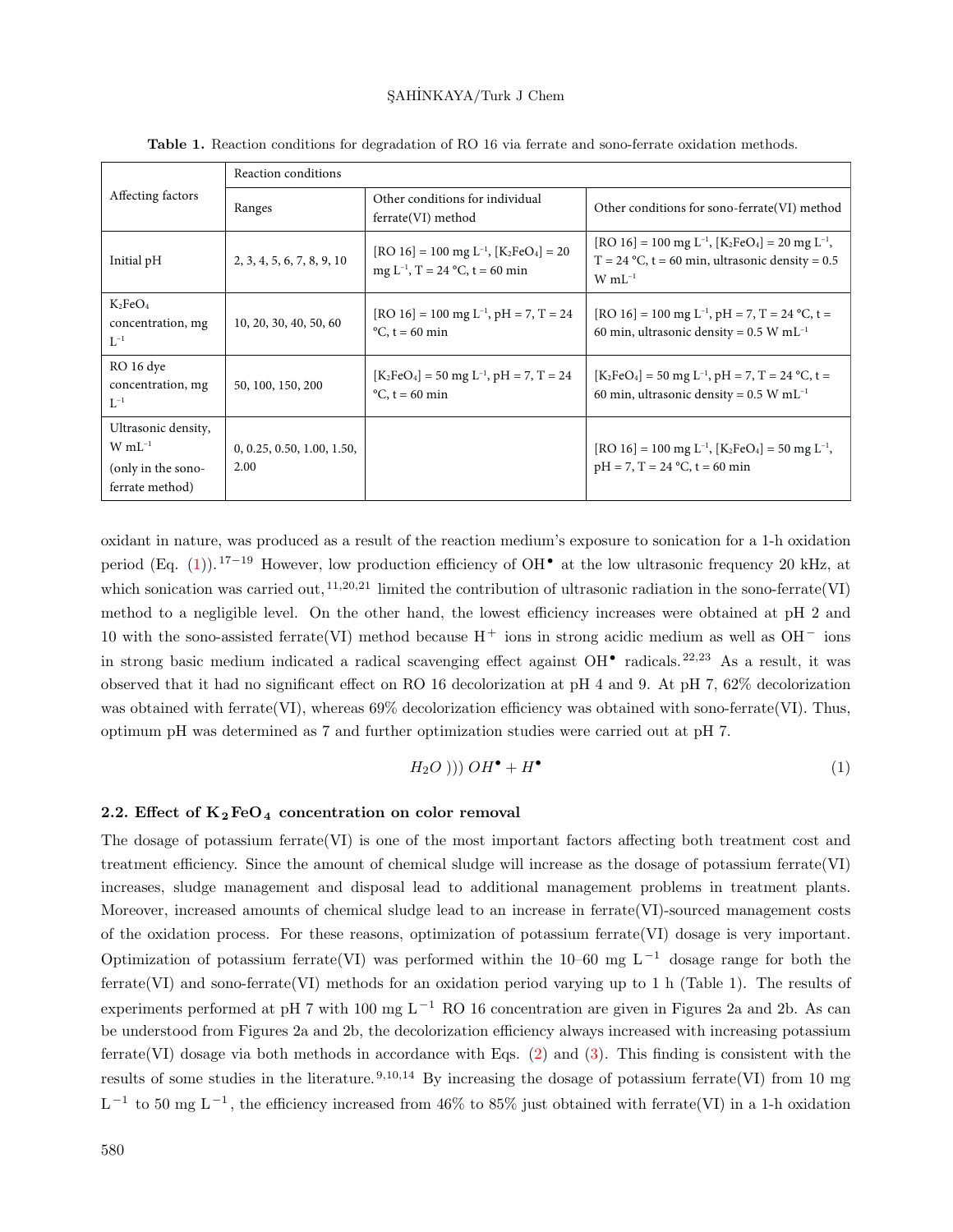period. In the sono-ferrate(VI) method, on the other hand, the decolorization efficiency increased from 52% to 91% with the increase in dosage from 10 mg L *<sup>−</sup>*<sup>1</sup> to 50 mg L*−*<sup>1</sup> . There was a negligible increase in the decolorization performance of both oxidation methods in the end of the 1-h oxidation period by increasing the potassium ferrate(VI) dosage from 50 mg L *<sup>−</sup>*<sup>1</sup> to 60 mg L*−*<sup>1</sup> . In oxidation experiments carried out with ferrate(VI) alone, it was observed that RO 16 decolorization was almost completed in the first 10 min due to consumption of ferrate(VI), a strong oxidant, in the reaction. In the sono-ferrate(VI) method, on the other hand, decolorization was very rapid in the first 10 min due to rapid consumption of ferrate(VI) in oxidation reactions; however, it was determined that decolorization was slowly increased in the remaining 50 min due to production of OH*•* radical caused by acoustic cavitation in the reaction medium (Eq. [\(1](#page-3-0))). <sup>17</sup>*−*<sup>19</sup> Since performing ultrasonic radiation at a low frequency (such as 20 kHz) limits the production amount of OH*•* radical in a reaction medium, <sup>11,20,21</sup> it caused the efficiency increase in the sono-ferrate(VI) method (when all applied dosages were taken into consideration) at a limited rate such as  $4\%$ –9%. Therefore, the 50 mg L<sup>-1</sup> potassium ferrate dosage was found as the optimum dosage for both methods.



<span id="page-4-0"></span>**Figure 2.** a) Effect of  $K_2FeO_4$  concentration on color removal via ferrate(VI) method. b) Effect of  $K_2FeO_4$ concentration on color removal via sono-ferrate(VI) method.

$$
FeO_4^{2-} + 8H^+ + 3e^- \rightarrow Fe^{3+} + 4H_2O \qquad E^0 = 2.20V \tag{2}
$$

$$
FeO_4^{2-} + H_2O + 3e^- \rightarrow Fe(OH)_3 + 5OH^- \qquad E^0 = 0.70V \tag{3}
$$

#### <span id="page-4-1"></span>**2.3. Effect of RO 16 concentration on color removal**

The effect of RO 16 concentration on treatment efficiency of the ferrate(VI) and sono-ferrate(VI) methods was investigated with 50, 100, 150, and 200 mg L *<sup>−</sup>*<sup>1</sup> RO 16 concentrations, as presented in Table 1. For this reason, a series of experiments were performed at optimized pH 7 with 50 mg L *<sup>−</sup>*<sup>1</sup> potassium ferrate(VI) dosage for 1-h oxidation periods according to the previous optimization experiments. In the sono-ferrate(VI) method, ultrasonic radiation at 20 kHz frequency and 0.5 W mL *<sup>−</sup>*<sup>1</sup> density was added to these conditions. As shown in Figure 3, decreasing the dyestuff concentration from 100 mg L *<sup>−</sup>*<sup>1</sup> to 50 mg L*−*<sup>1</sup> increased the decolorization efficiencies of the ferrate(VI) and sono-ferrate(VI) methods from 83% and 88% to 96% and 99%, respectively. This increase in efficiency provided by the constant 50 mg  $L^{-1}$  K<sub>2</sub>FeO<sub>4</sub> concentration was caused by the excess presence of  $K_2FeO_4$  in the reaction medium for adequate oxidation when the RO 16 concentration was decreased by half. On the other hand, increasing the RO 16 concentration to 150 and 200 mg L *<sup>−</sup>*<sup>1</sup> decreased the decolorization efficiencies to 67% and 58%, respectively, for the ferrate(VI) method, while it decreased to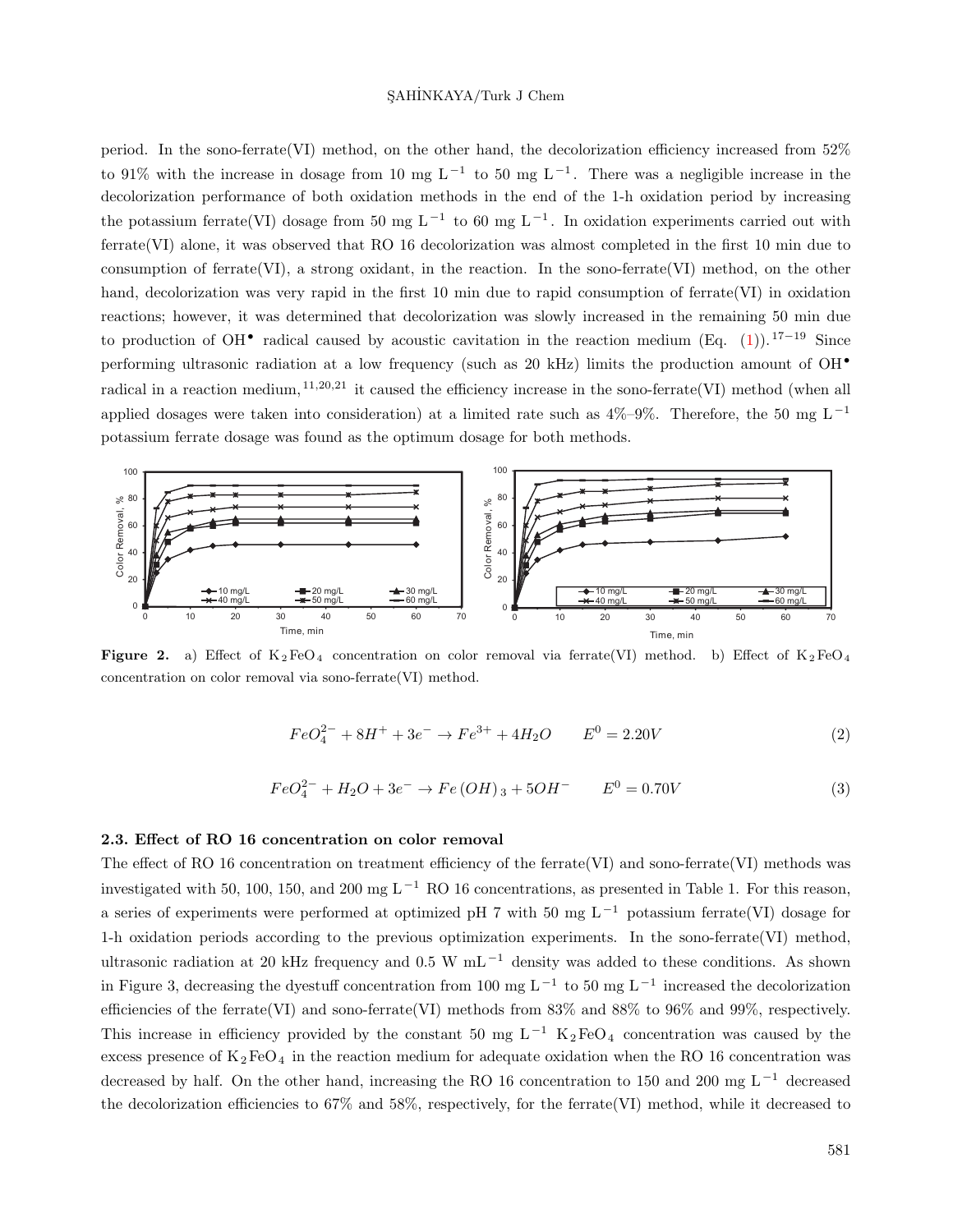71% and 62%, respectively, for the sono-ferrate(VI) method. This decrease in decolorization efficiency caused by increasing the concentration of RO 16 was because the 50 mg L<sup>-1</sup> concentration of K<sub>2</sub>FeO<sub>4</sub> was insufficient. When compared to ferrate(VI), a negligible increase in the efficiency was provided by using the sono-ferrate(VI) method (Figure 3). This outcome is similar to the result of the study of Xu et al. performed on the degradation on azo dye brilliant red X-3B via composite ferrate solution. <sup>14</sup>



Figure 3. Effect of RO 16 concentration on color removal via ferrate(VI) and sono-ferrate(VI) methods.

# **2.4. Effect of ultrasonic density on color removal**

The optimization of ultrasonic power is important, since it causes significant increase in both first capital and then also operating costs by using sonication processes for water and wastewater treatment. Within the scope of this study, ultrasonic power was optimized in terms of the ultrasonic density parameter, which is expressed as power applied per unit volume. The effect of ultrasonic density on efficiency was studied with 100 mL of RO 16 having 100 mg L<sup>-1</sup> concentration at pH 7 and with 50 mg L<sup>-1</sup> potassium ferrate(VI) dosage. Ultrasonic radiation, on the other hand, was investigated at 20 kHz constant frequency for a 1-h radiation period within the range of 0–2 W mL *<sup>−</sup>*<sup>1</sup> ultrasonic density. Experimental results are shown in Figure 4. While 85% decolorization efficiency was obtained in the case of not applying ultrasonic frequency (0 W mL *<sup>−</sup>*<sup>1</sup> ), decolorization always increased with the increase in ultrasonic density. While 91% efficiency was obtained with the 0.5 W mL<sup>-1</sup> ultrasonic density value of previous experiments, the efficiency was increased to 97% by increasing the ultrasonic density to 2 W mL *<sup>−</sup>*<sup>1</sup> . Despite this increase in ultrasonic density, the reason for this limited efficiency in RO 16 decolorization was that the ultrasonic radiation was performed at a low ultrasonic frequency such as 20 kHz, at which the production of OH*•* was very low. <sup>17</sup>*−*<sup>19</sup> The kinetic studies for the sono-ferrate(VI) oxidation method were carried out with an ultrasonic density of 0.50 W mL *<sup>−</sup>*<sup>1</sup> .



Figure 4. Effect of ultrasonic density on color removal via sono-ferrate(VI) method.

In addition, oxidation potential of sonication at 20 kHz frequency was experienced at 50 W mL *<sup>−</sup>*<sup>1</sup> power density for a 1-h period. It was determined that color removal efficiency of individual sonication was about 5%.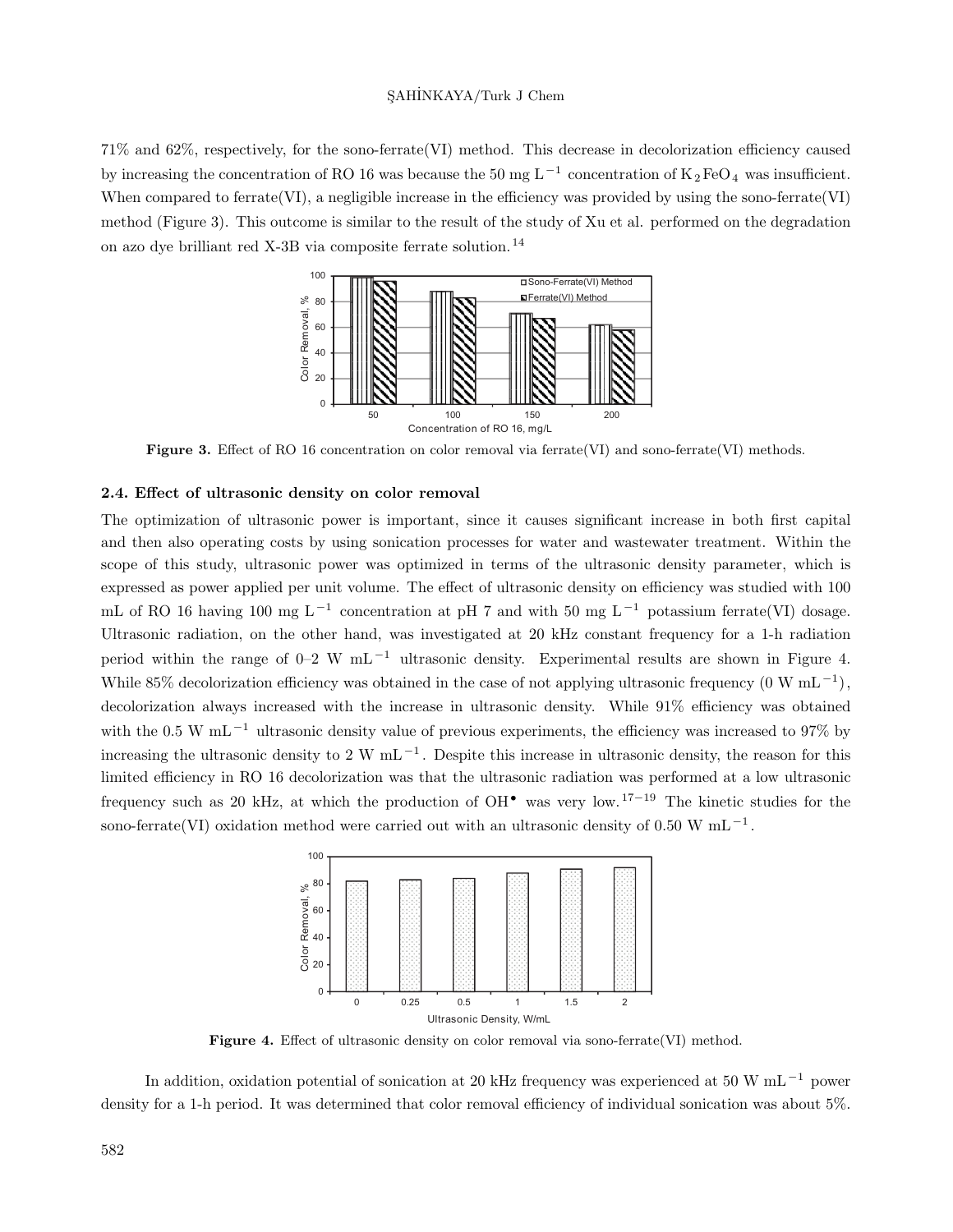The reason for this result is that OH*•* production is very limited and so oxidation is not a dominant mechanism as a result of acoustic cavitation at the low ultrasonic frequency of 20 kHz.<sup>11</sup> However, the aim of this study is to improve the oxidation potential of ferrate(VI) oxidation by combining it with sonication, not to remove RO 16 via sonication alone.

# **2.5. Kinetic studies**

The kinetic studies for RO 16 decolorization were carried out with 100 mg L *<sup>−</sup>*<sup>1</sup> RO 16 concentration, 50 mg L *<sup>−</sup>*<sup>1</sup>  $K_2FeO_4$  concentration, and pH 7. In the sono-ferrate(VI) method, on the other hand, the ultrasonic radiation was carried out at 20 kHz frequency and 0.5 W mL *<sup>−</sup>*<sup>1</sup> ultrasonic power density under the same conditions. As shown in Figure 5, decolorization was performed more rapidly and comparatively with higher efficiency than in the individual ferrate(VI) method due to the production of excessive oxidants such as OH*•* caused by acoustic cavitation in the sono-ferrate(VI) method. <sup>24</sup>*,*<sup>25</sup> Moreover, it was determined that decolorization was carried out in two stages; these are a rapid oxidation stage in the first 10 min and then a slow oxidation stage in the remainder of the hour. In the first 10 min, the rate of decolorization obtained by the ferrate(VI) method compared to that obtained in the 1-h oxidation period was  $89\%$ , while it was  $96\%$  for the sono-ferrate(VI) method. The reason for this difference was the production of oxidant agents in the reaction medium even in limited amounts with 20 kHz frequency in the sono-ferrate(VI) method.<sup>11</sup> On the other hand, an individual sonication experiment was also performed in order to determine the effect of just ultrasonic radiation under the same experimental conditions. Approximately 5% decolorization was obtained with individual ultrasonic radiation in the oxidation experiments carried out at 0.50 W mL<sup>-1</sup> power density without K<sub>2</sub>FeO<sub>4</sub>. Thus, in the sono-ferrate(VI) method, it was determined that the dominating mechanism for RO 16 decolorization was ferrate(VI) oxidation. Combining sonication with ferrate(VI) oxidation increased the degradation rate and oxidation capacity of the sono-ferrate(VI) method. Similar results were obtained in the literature where sonication was applied together with other oxidation methods.  $25$ 



**Figure 5.** The decay curves for the decolorization of RO 16.

<span id="page-6-0"></span>The zeroth, first, and second degree kinetic analysis of experimental data was carried out as given in Figure 5; however, it was determined that the data did not fit any of these methods. For this reason, the experimental data obtained after a 1-h oxidation period were applied with a new kinetic mathematical method <sup>3</sup>*,*24*,*<sup>26</sup> as given in Eq. ([4\)](#page-6-0).

$$
\frac{C_t}{C_0} = 1 - \left(\frac{t}{m + b \cdot t}\right) \tag{4}
$$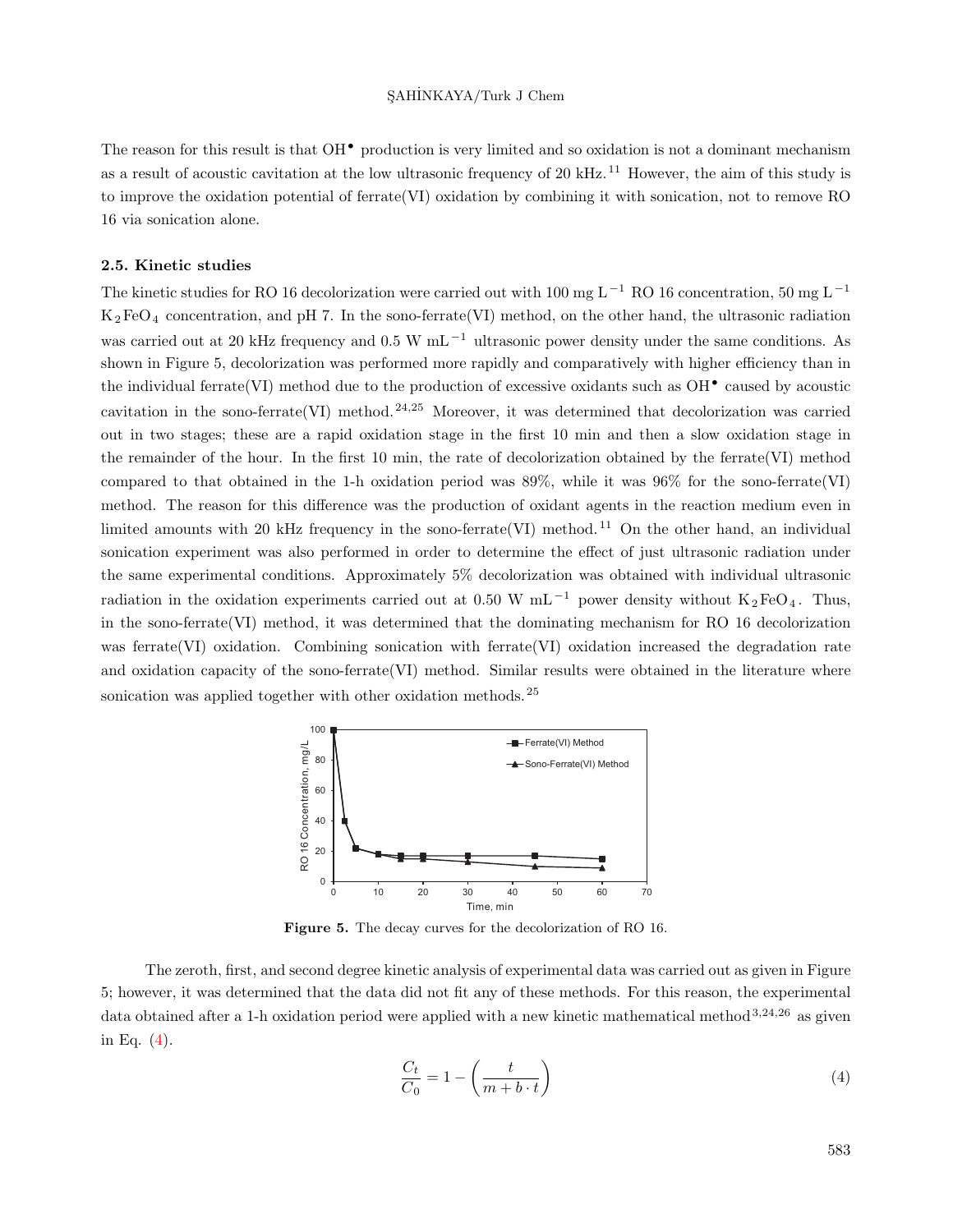Here,  $C_0$  is the initial concentration of azo dye RO 16 (100 mg L<sup>-1</sup>),  $C_t$  is the concentration at time t (mg L*−*<sup>1</sup> ), and b and m are the two dimensionless characteristic constants of the model relating to the initial removal rate and maximum oxidation capacities, respectively. In order to determine constants b and m, this equation can be linearized as follows  $(Eq. (5))$  $(Eq. (5))$  $(Eq. (5))$ :

<span id="page-7-0"></span>
$$
\frac{t}{1 - (C_t/C_0)} = m + b \cdot t \tag{5}
$$

The experimental data given in Figure 5 were applied to Eq. [\(5](#page-7-0)). The results are indicated in Figure 6, which is drawn as t  $(1 - (C_t/C_0))$ <sup>-1</sup> versus time for decolorization. In this figure, a straight line was obtained by plotting t (1 – (C<sub>t</sub>/C<sub>0</sub>))<sup>-1</sup> for the decolorization of RO 16 against oxidation time t, and m and b, the coefficients of Eq.  $(5)$  $(5)$ , were obtained from the intercept and the slope of the line (Figure 6). For both methods, the b, m, and R<sup>2</sup> (determination coefficient) values obtained via the kinetic model are summarized in Table 2. The kinetic data obtained for RO 16 decolorization by both the ferrate  $(VI)$  and sono-ferrate  $(VI)$  methods were in accordance with the applied kinetic model and this can be shown by high correlation coefficients  $(R<sup>2</sup>)$ . Moreover, the b and m values indicated in Table 2 are proof of the higher oxidation capacity and higher oxidation rate of this novel hybrid method.



**Figure 6.** Relationship between  $t/(1 - C_t/C_0)$  and oxidation time (t) for the decolorization of RO 16.

**Table 2.** The coefficients of determination and characteristic constants of the mathematical kinetic model.

| Parameters     | Ferrate (VI) method |       |        | Sono-ferrate $(VI)$ method |        |        |
|----------------|---------------------|-------|--------|----------------------------|--------|--------|
|                |                     | m     |        |                            |        |        |
| Decolorization | 1.1765              | 0.588 | 0.9996 | 1.0887                     | 1.1375 | 0.9993 |

#### **3. Experimental**

# **3.1. Materials**

Reactive orange 16 (RO 16), used in this study, is a sulfonated reactive textile azo dye and was commercially purchased from a local supplier. It was utilized directly as received. The chemical characteristics of RO 16 are presented in Table 3. Potassium ferrate  $(K_2FeO_4)$  with  $>90\%$  purity was bought from Sigma-Aldrich (Germany) and used as source of oxidizing agent ferrate(VI). All other chemicals were of analytical grade and supplied by Merck (Germany). All solutions were prepared using ultrapure water (MP MiniPure, Turkey).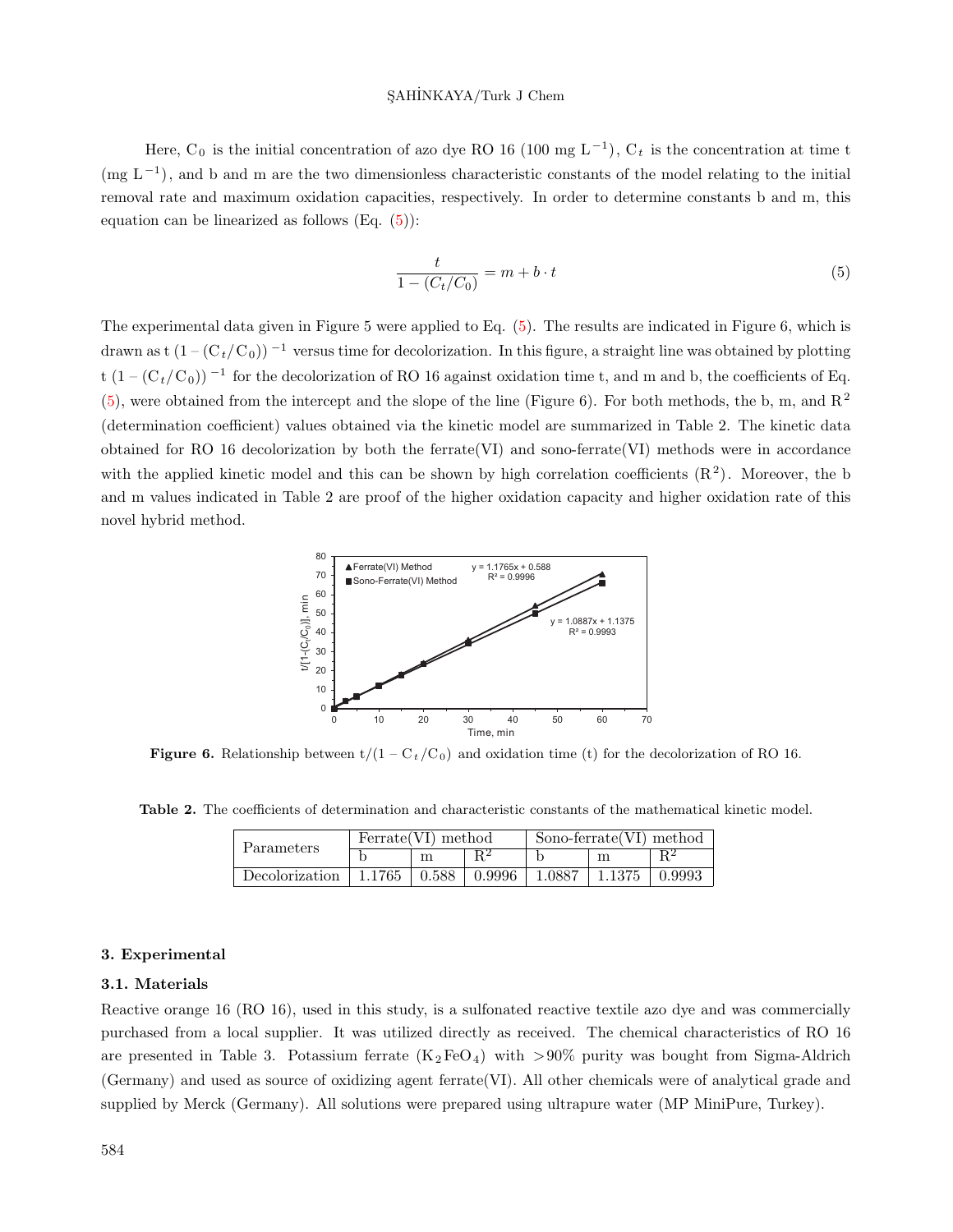| Parameters                                      | Reactive orange 16                                                                           |
|-------------------------------------------------|----------------------------------------------------------------------------------------------|
| Chemical formula                                | $C_{20}H_{17}N_3Na_2O_{11}S_3$                                                               |
| Chemical structure                              | HO<br>$\textsf{NaO}_3\textsf{SOH}_2\textsf{CH}_2\textsf{CO}_2\textsf{S}$<br>NaO <sub>3</sub> |
| Molecular weight, $g \text{ mol}^{-1}$          | 617.54                                                                                       |
| Color index no.                                 | 17757                                                                                        |
| Chromophore Group                               | Single azo group                                                                             |
| Maximum absorbance, $\lambda_{\text{max}}$ , nm | 493                                                                                          |

**Table 3.** Chemical characteristics of reactive orange 16.

#### **3.2. Experimental method**

Series of batch ferrate(VI) oxidation experiments were conducted at 500 mL *<sup>−</sup>*<sup>1</sup> working volume using a standard jar test apparatus (Mtops, South Korea) in order to investigate the influences of potassium ferrate(VI) (K<sub>2</sub>FeO<sub>4</sub>) concentration, initial pH, and RO 16 concentration on color removal at room temperature (24 *±* 2 *◦* C). Initial RO 16 concentration was kept constant at 50 mg L<sup>-1</sup> for all runs unless otherwise specified. H<sub>2</sub>SO<sub>4</sub> and NaOH were utilized to adjust the initial pH in the range from 2 to 10 prior to the addition of  $K_2FeO_4$ . The pH measurements were carried out using a Hach Lange HQ 30d (Germany) single-input, multiparameter tool. It was assumed that the oxidation reaction started after the addition of  $K_2FeO_4$  to the dye solution. The oxidation period was kept constant at 60 min. The mixing speed in this stage was set to 90 rpm. After the oxidation period, the solution pH was neutralized by addition of NaOH and  $H_2SO_4$  to the reaction mixture. The reaction mixture was mixed to form and coagulate ferric iron  $(Fe(OH)_{3})$  flocs at 30 rpm for 5 min. Later on, the solution was left standing in order to precipitate the flocs for 30 min. After 30 min of precipitation, 25 mL of sample was pipetted and filtered through a  $0.45-\mu$ m pore sized membrane filter and filtrate was used for the UV-Vis spectrophotometric analyses after appropriate dilution.

The combination of ferrate(VI) with sonication was tested with 100 mL *<sup>−</sup>*<sup>1</sup> of the colored RO 16 solutions under the same conditions described above. However, the dye solution was sonicated by using an ultrasonic homogenizer during the 1-h oxidation stage, after the pH adjustment and addition of  $K_2FeO_4$ . Ultrasonic irradiation was performed by using an ultrasonic homogenizer (Bandelin, Germany) equipped with a titanium TT 13 probe in order to observe the effects of ultrasonic irradiation on the oxidative color removal performance of  $K_2FeO_4$  in this novel combined method. The maximum ultrasonic power output of the sonicator was 200 W, while the ultrasonic frequency was constant at 20 kHz. The actual power was not measured during the experiments. During sonication applications, the reaction mixture was not mixed because of the vigorous turbulence effect of acoustic cavitation. Since the temperature of the dye solution rises inherently as a result of hot spots generated by acoustic cavitation, the temperature was not controlled in the sonication experiments and it was seen that the temperature rose to approximately 80 *◦* C at 0.5 W mL*−*<sup>1</sup> ultrasonic density. In order to determine the influence of sonication on the removal of color from the RO 16 solution, experiments with individual ultrasound irradiation were also carried out at 0.5 W mL *<sup>−</sup>*<sup>1</sup> ultrasonic density for a 1-h sonication period. All experimental conditions are summarized in Table 1. All experiments were carried out in duplicate.